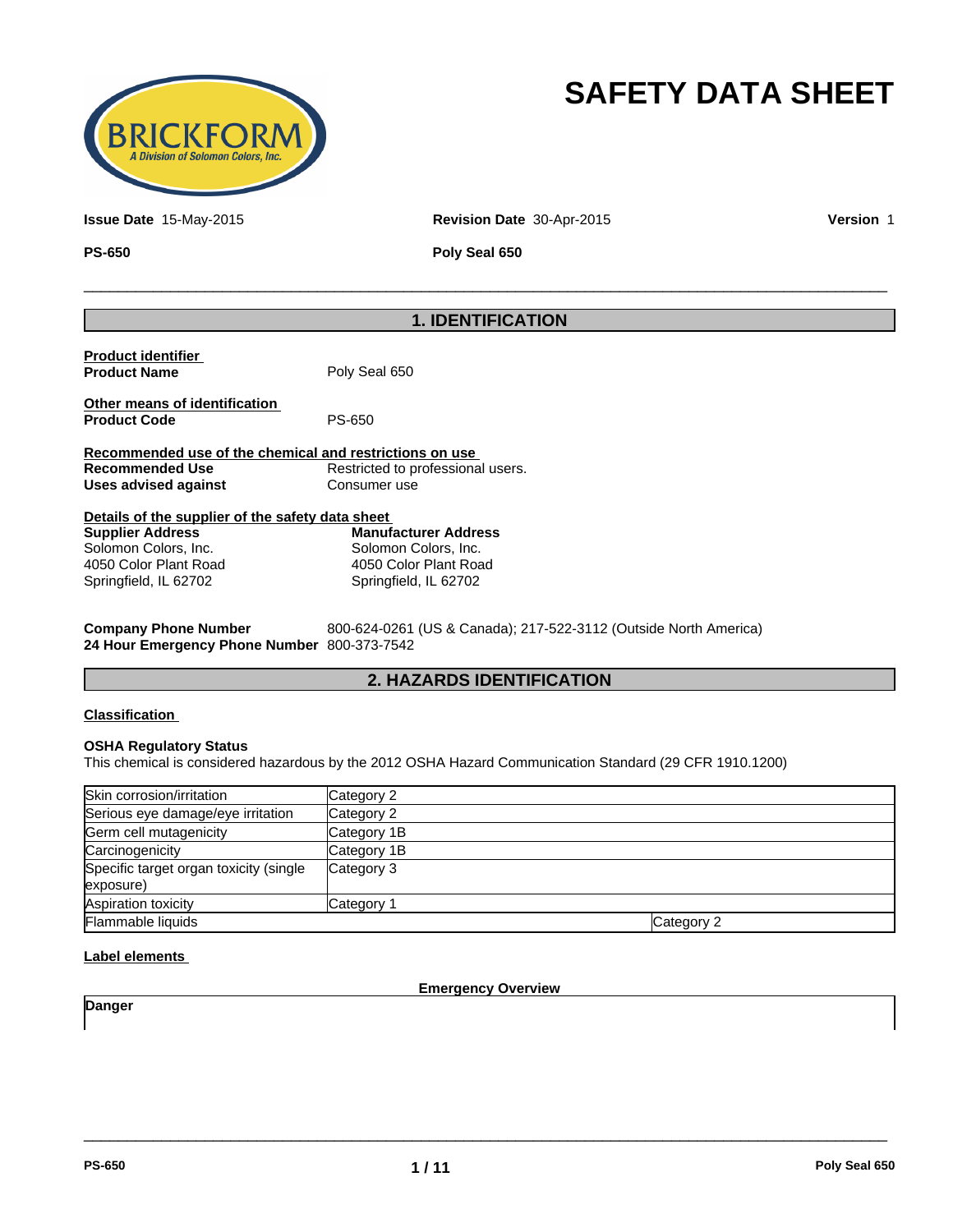

**Physical state Liquid Contract Contract Contract Contract Contract Contract Contract Contract Contract Contract Contract Contract Contract Contract Contract Contract Contract Contract Contract Contract Contract Contract C** 

#### **Precautionary Statements - Prevention**

Obtain special instructions before use Do not handle until all safety precautions have been read and understood Use personal protective equipment as required Wash face, hands and any exposed skin thoroughly after handling Wear eye/face protection Avoid breathing dust/fume/gas/mist/vapors/spray Use only outdoors or in a well-ventilated area Keep away from heat/sparks/open flames/hot surfaces. - No smoking Keep container tightly closed Ground/bond container and receiving equipment Use explosion-proof electrical/ventilating/lighting/equipment Use only non-sparking tools Take precautionary measures against static discharge Keep cool

#### **Precautionary Statements - Response**

IF exposed or concerned: Get medical advice/attention Specific treatment (see TEST on this label) IF IN EYES: Rinse cautiously with water for several minutes. Remove contact lenses, if present and easy to do. Continue rinsing If eye irritation persists: Get medical advice/attention If skin irritation occurs: Get medical advice/attention IF ON SKIN (or hair): Remove/Take off immediately all contaminated clothing. Rinse skin with water/shower Wash contaminated clothing before reuse IF INHALED: Remove victim to fresh air and keep at rest in a position comfortable for breathing IF SWALLOWED: Immediately call a POISON CENTER or doctor/physician Do NOT induce vomiting In case of fire: Use CO2, dry chemical, or foam for extinction

## **Precautionary Statements - Storage**

Store locked up Store in a well-ventilated place. Keep container tightly closed

## **Precautionary Statements - Disposal**

Dispose of contents/container to an approved waste disposal plant

#### **Hazards not otherwise classified (HNOC)**

#### **Other Information**

- May be harmful if swallowed
- May be harmful in contact with skin
- Toxic to aquatic life with long lasting effects
- Harmful to aquatic life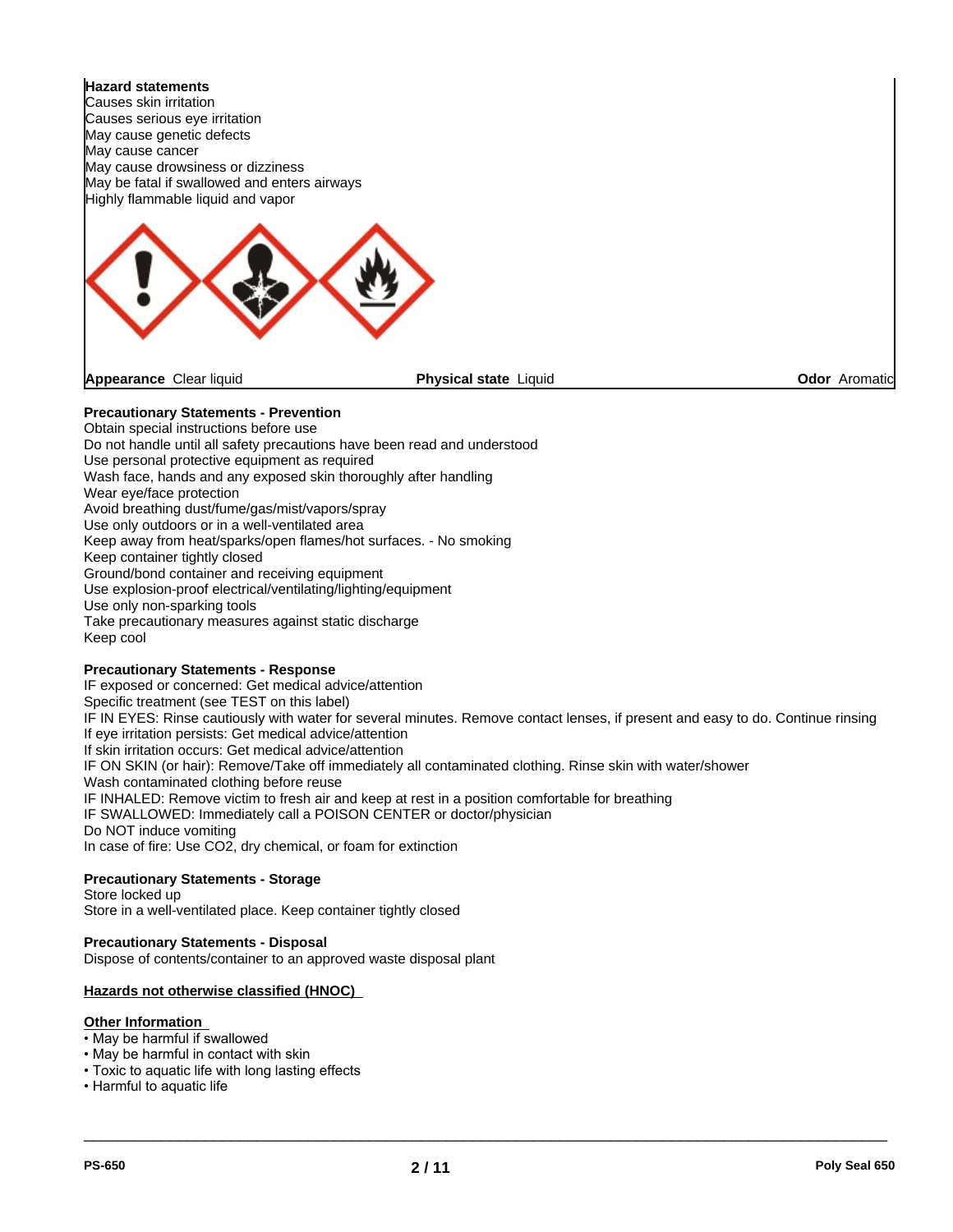## **3. COMPOSITION/INFORMATION ON INGREDIENTS**

| <b>Chemical Name</b>               | CAS No.     | Weight-%  | <b>Trade Secret</b> |
|------------------------------------|-------------|-----------|---------------------|
| Proprietary Aromatic Solvent Blend | Proprietary | 10-45     |                     |
| Acetone                            | 67-64-1     | 15-45     |                     |
| Xylenes (o-, m-, p- isomers)       | 1330-20-7   | $10 - 45$ |                     |
| Ethvlbenzene                       | 100-41-4    | $5 - 25$  |                     |

\*The exact percentage (concentration) of composition has been withheld as a trade secret.

## **4. FIRST AID MEASURES**

#### **Description of first aid measures**

|                       | <b>5. FIRE-FIGHTING MEASURES</b>                                                                                                                                                                              |
|-----------------------|---------------------------------------------------------------------------------------------------------------------------------------------------------------------------------------------------------------|
| Note to physicians    | Treat symptomatically.                                                                                                                                                                                        |
|                       | Indication of any immediate medical attention and special treatment needed                                                                                                                                    |
| <b>Symptoms</b>       | No information available.                                                                                                                                                                                     |
|                       | Most important symptoms and effects, both acute and delayed                                                                                                                                                   |
| Ingestion             | If swallowed, do not induce vomiting: seek medical advice immediately and show this<br>container or label.                                                                                                    |
| <b>Inhalation</b>     | Move to fresh air in case of accidental inhalation of vapors or decomposition products. If<br>breathing is irregular or stopped, administer artificial respiration. If symptoms persist, call a<br>physician. |
| <b>Skin Contact</b>   | Wash off immediately with soap and plenty of water while removing all contaminated<br>clothes and shoes. In the case of skin irritation or allergic reactions see a physician.                                |
| Eye contact           | Do not rub affected area. In the case of contact with eyes, rinse immediately with plenty of<br>water and seek medical advice.                                                                                |
| <b>General advice</b> | In case of accident or unwellness, seek medical advice immediately (show directions for<br>use or safety data sheet if possible).                                                                             |

## **Suitable extinguishing media**

Dry chemical, Carbon Dioxide, Foam, Sand.

**Unsuitable extinguishing media** Caution: Use of water spray when fighting fire may be inefficient.

#### **Specific hazards arising from the chemical**

In the event of fire, cool tanks with water spray.

**Explosion data Sensitivity to Mechanical Impact** None. **Sensitivity to Static Discharge** None.

#### **Protective equipment and precautions for firefighters**

As in any fire, wear self-contained breathing apparatus pressure-demand, MSHA/NIOSH (approved or equivalent) and full protective gear.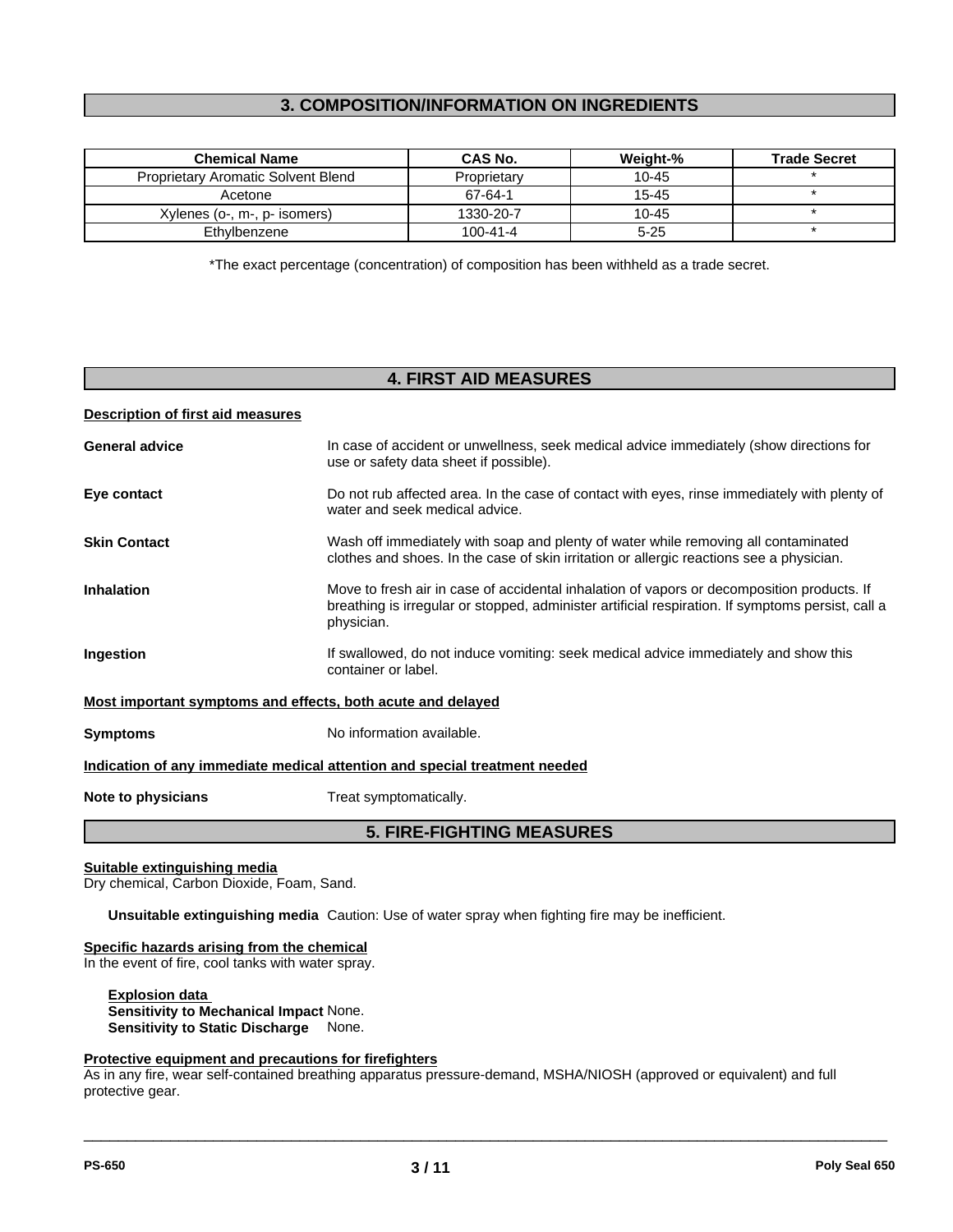## **6. ACCIDENTAL RELEASE MEASURES**

**Personal precautions, protective equipment and emergency procedures** 

| <b>Personal precautions</b>                          | Avoid contact with skin, eyes or clothing. Ensure adequate ventilation, especially in<br>confined areas.                                                                                                                                                                              |
|------------------------------------------------------|---------------------------------------------------------------------------------------------------------------------------------------------------------------------------------------------------------------------------------------------------------------------------------------|
| <b>Other Information</b>                             | ELIMINATE all ignition sources (no smoking, flares, sparks or flames in immediate area).<br>All equipment used when handling the product must be grounded. Use personal protective<br>equipment as required.                                                                          |
| <b>Environmental precautions</b>                     |                                                                                                                                                                                                                                                                                       |
| <b>Environmental precautions</b>                     | See Section 12 for additional ecological information.                                                                                                                                                                                                                                 |
| Methods and material for containment and cleaning up |                                                                                                                                                                                                                                                                                       |
| <b>Methods for containment</b>                       | Prevent further leakage or spillage if safe to do so. Contain and collect spillage with<br>non-combustible absorbent material, (e.g. sand, earth, diatomaceous earth, vermiculite)<br>and place in container for disposal according to local / national regulations (see Section 13). |
| Methods for cleaning up                              | Use clean non-sparking tools to collect material and place it into loosely covered plastic<br>containers for later disposal. Ground and bond containers when transferring material. Dike<br>for later disposal and cover with wet sand or earth.                                      |
| Prevention of secondary hazards                      | Clean contaminated objects and areas thoroughly observing environmental regulations.                                                                                                                                                                                                  |
|                                                      | <b>7. HANDLING AND STORAGE</b>                                                                                                                                                                                                                                                        |

**Advice on safe handling** Handle in accordance with good industrial hygiene and safety practice. Use personal protective equipment as required. Keep away from heat, sparks, flame and other sources of ignition (i.e., pilot lights, electric motors and static electricity). Use spark-proof tools and explosion-proof equipment. All equipment used when handling the product must be grounded. Never pierce, drill, grind, cut, saw or weld any empty container.

**Conditions for safe storage, including any incompatibilities**

|            | Keep away from heat, sparks, flame and other sources of ignition (i.e., pilot lights, electric<br>motors and static electricity). Keep containers tightly closed in a cool, well-ventilated place. |
|------------|----------------------------------------------------------------------------------------------------------------------------------------------------------------------------------------------------|
| equipment. | Do not store near combustible materials. Use spark-proof tools and explosion-proof                                                                                                                 |

**Incompatible materials** Strong oxidizing agents.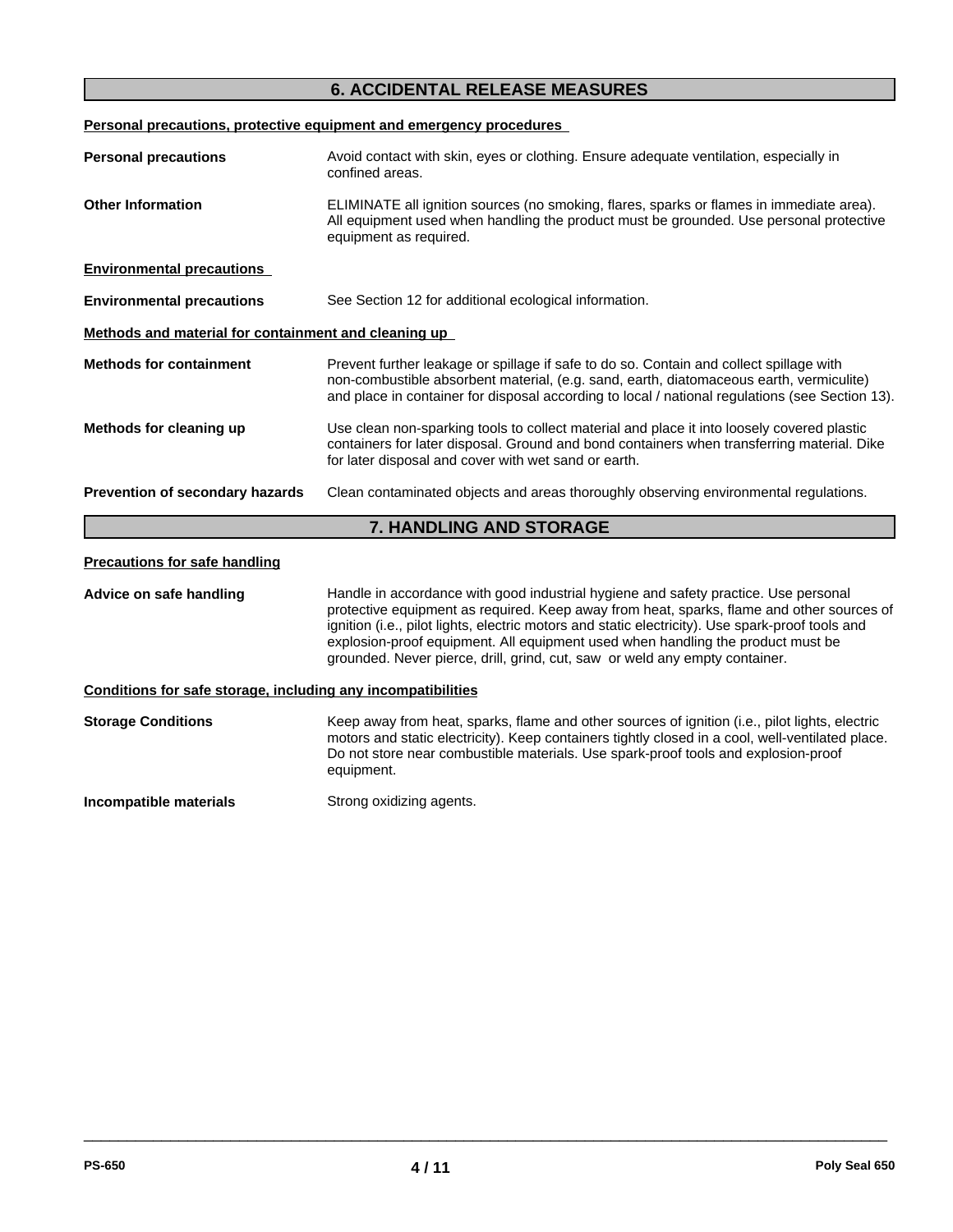## **8. EXPOSURE CONTROLS/PERSONAL PROTECTION**

#### **Control parameters**

#### **Exposure Guidelines** .

| <b>Chemical Name</b>         | <b>ACGIH TLV</b> | <b>OSHA PEL</b>                           | <b>NIOSH IDLH</b>           |
|------------------------------|------------------|-------------------------------------------|-----------------------------|
| Acetone                      | STEL: 750 ppm    | TWA: 1000 ppm                             | <b>IDLH: 2500 ppm</b>       |
| 67-64-1                      | TWA: 500 ppm     | TWA: 2400 mg/m <sup>3</sup>               | TWA: 250 ppm                |
|                              |                  | (vacated) TWA: 750 ppm                    | TWA: 590 mg/m <sup>3</sup>  |
|                              |                  | (vacated) TWA: 1800 mg/m <sup>3</sup>     |                             |
|                              |                  | (vacated) STEL: $2400 \text{ mg/m}^3$ The |                             |
|                              |                  | acetone STEL does not apply to the        |                             |
|                              |                  | cellulose acetate fiber industry. It is   |                             |
|                              |                  | in effect for all other sectors           |                             |
|                              |                  | (vacated) STEL: 1000 ppm                  |                             |
| Xylenes (o-, m-, p- isomers) | STEL: 150 ppm    | TWA: 100 ppm                              |                             |
| 1330-20-7                    | TWA: 100 ppm     | TWA: $435 \text{ mg/m}^3$                 |                             |
|                              |                  | (vacated) TWA: 100 ppm                    |                             |
|                              |                  | (vacated) TWA: 435 mg/m <sup>3</sup>      |                             |
|                              |                  | (vacated) STEL: 150 ppm                   |                             |
|                              |                  | (vacated) STEL: 655 mg/m <sup>3</sup>     |                             |
| Ethylbenzene                 | TWA: 20 ppm      | <b>TWA: 100 ppm</b>                       | IDLH: 800 ppm               |
| $100 - 41 - 4$               |                  | TWA: 435 mg/m <sup>3</sup>                | TWA: 100 ppm                |
|                              |                  | (vacated) TWA: 100 ppm                    | TWA: $435 \text{ mg/m}^3$   |
|                              |                  | (vacated) TWA: $435 \text{ mg/m}^3$       | STEL: 125 ppm               |
|                              |                  | (vacated) STEL: 125 ppm                   | STEL: 545 mg/m <sup>3</sup> |
|                              |                  | (vacated) STEL: $545 \text{ mg/m}^3$      |                             |

*NIOSH IDLH Immediately Dangerous to Life or Health*

**Other Information** Vacated limits revoked by the Court of Appeals decision in AFL-CIO v. OSHA, 965 F.2d 962 (11th Cir., 1992).

#### **Appropriate engineering controls**

| <b>Engineering Controls</b>           | <b>Showers</b><br>Eyewash stations<br>Ventilation systems.                                                                                                                                                                                                                                                                       |
|---------------------------------------|----------------------------------------------------------------------------------------------------------------------------------------------------------------------------------------------------------------------------------------------------------------------------------------------------------------------------------|
|                                       | Individual protection measures, such as personal protective equipment                                                                                                                                                                                                                                                            |
| <b>Eye/face protection</b>            | Avoid contact with eyes. Wear safety glasses with side shields (or goggles).                                                                                                                                                                                                                                                     |
| Skin and body protection              | Wear impervious protective clothing, including boots, gloves, lab coat, apron or coveralls,<br>as appropriate, to prevent skin contact.                                                                                                                                                                                          |
| <b>Respiratory protection</b>         | If exposure limits are exceeded or irritation is experienced, NIOSH/MSHA approved<br>respiratory protection should be worn. Positive-pressure supplied air respirators may be<br>required for high airborne contaminant concentrations. Respiratory protection must be<br>provided in accordance with current local regulations. |
| <b>General Hygiene Considerations</b> | Do not eat, drink or smoke when using this product. Handle in accordance with good<br>industrial hygiene and safety practice.                                                                                                                                                                                                    |

# **9. PHYSICAL AND CHEMICAL PROPERTIES**

#### **Information on basic physical and chemical properties**

| <b>Physical state</b><br>Appearance | Liquid<br>Clear liquid   | Odor                  | Aromatic                 |
|-------------------------------------|--------------------------|-----------------------|--------------------------|
|                                     |                          |                       |                          |
| Color                               | Colorless                | <b>Odor threshold</b> | No information available |
| <b>Property</b>                     | Values                   | Remarks • Method      |                          |
| pН                                  | No information available |                       |                          |
| Melting point/freezing point        | No information available |                       |                          |
|                                     |                          |                       |                          |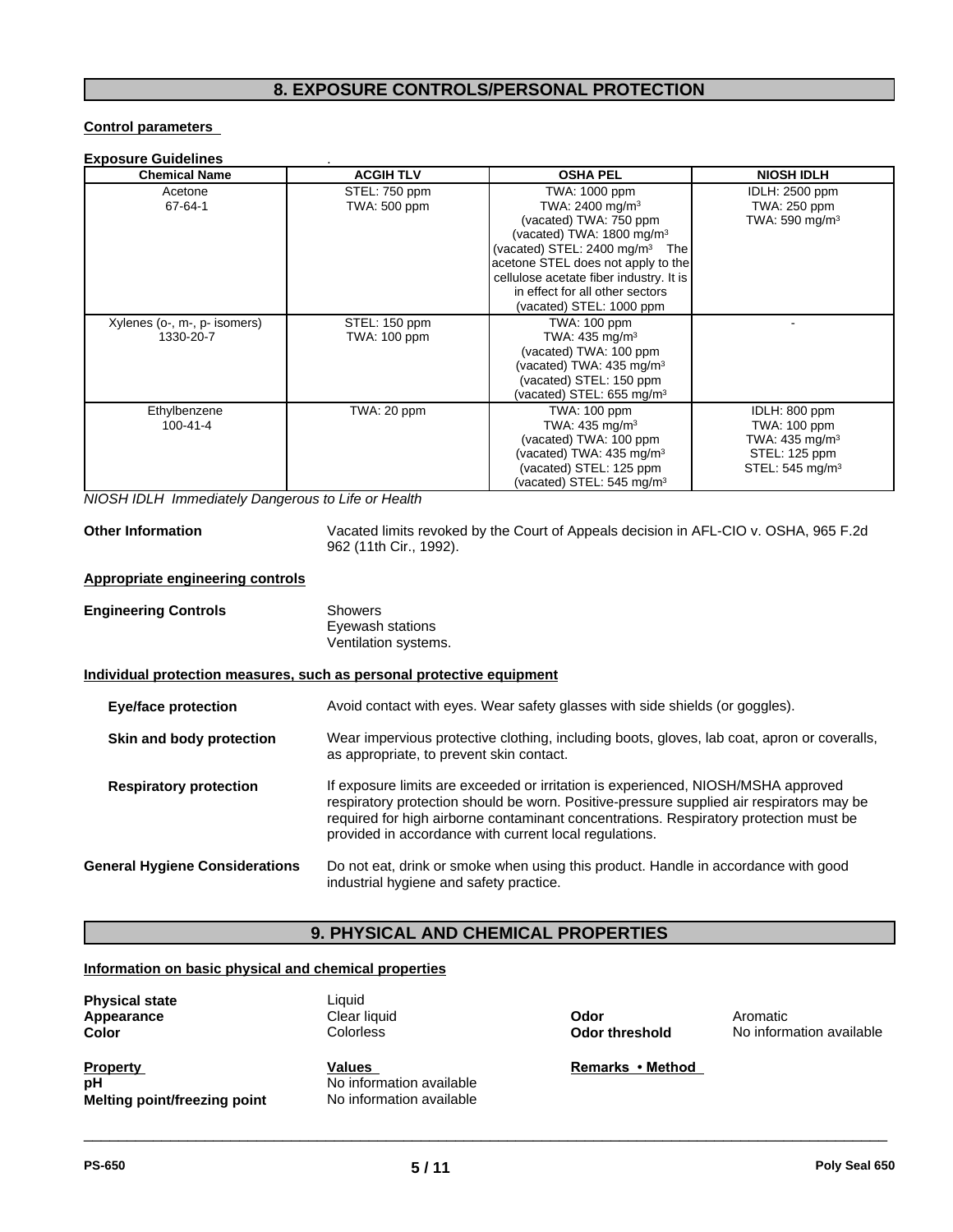**Explosive properties**<br> **Oxidizing properties**<br>
No information available **Oxidizing properties Flash point** 21.7 °C / 71 °F **Evaporation rate** No information available **Flammability (solid, gas)** No information available **Flammability Limit in Air Upper flammability limit:** No information available<br>**I ower flammability limit:** No information available **Lower flammability limit: Vapor pressure** The South Community No information available<br> **Vapor density** No information available **Specific Gravity** No information available **Water solubility <br>
<b>No** information available<br> **Solubility in other solvents No** information available **Solubility in other solvents<br>Partition coefficient Autoignition temperature No information available**<br> **Decomposition temperature No information available Decomposition temperature** No information available<br> **Kinematic viscosity** No information available **Kinematic viscosity Dynamic viscosity**

#### **Other Information**

**VOC Content (%)** < 650 g/L

**Boiling point / boiling range** No information available °C / 131.5 °F

> **No information available No information available** No information available No information available

**Softening point** No information available **Molecular weight** No information available **Density** No information available **Bulk density** No information available

## **10. STABILITY AND REACTIVITY**

#### **Reactivity**  No data available

#### **Chemical stability**

Stable under recommended storage conditions.

#### **Possibility of Hazardous Reactions**

None under normal processing.

#### **Conditions to avoid**

Extremes of temperature and direct sunlight.

#### **Incompatible materials**

Strong oxidizing agents.

#### **Hazardous Decomposition Products**

None known based on information supplied.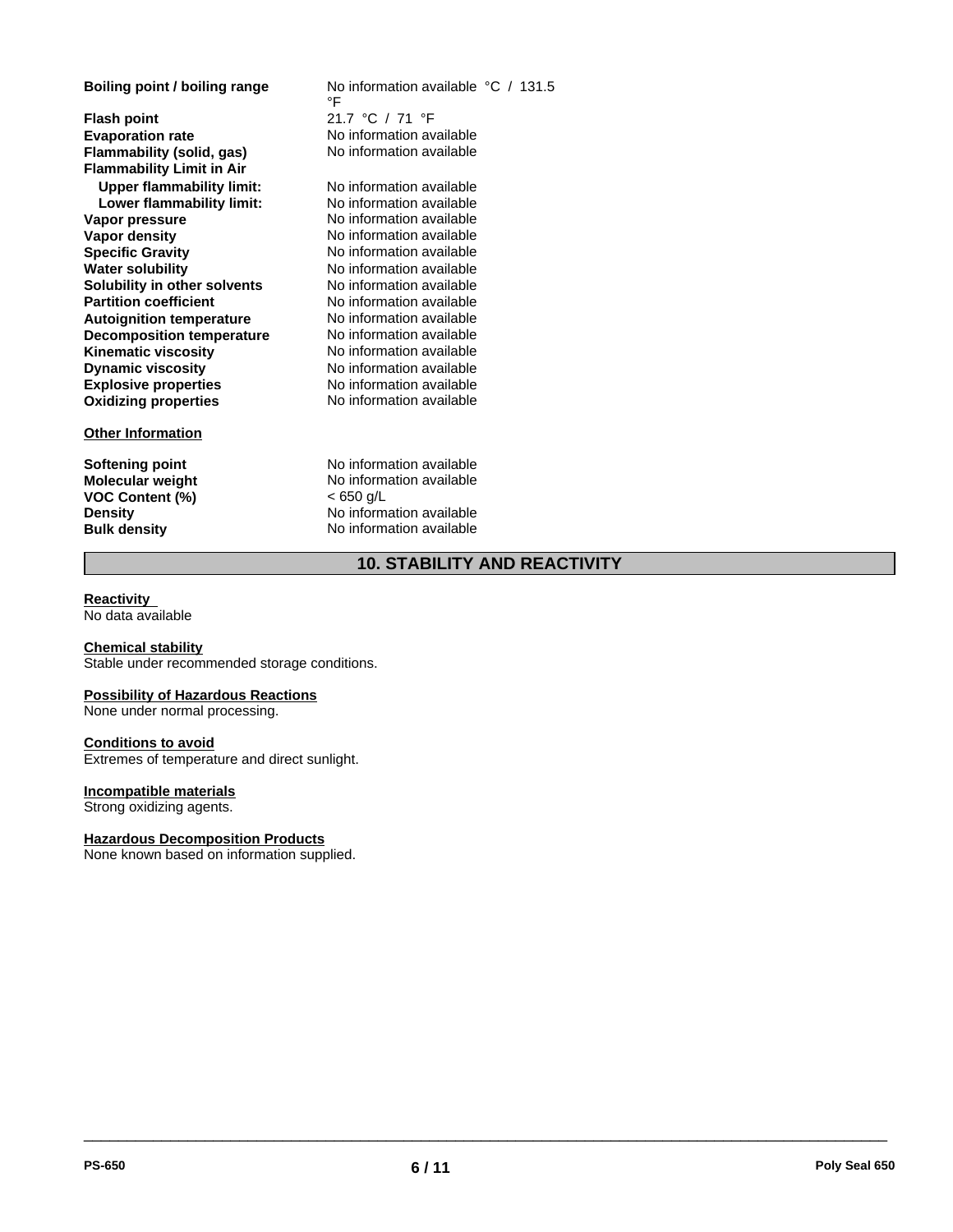# **11. TOXICOLOGICAL INFORMATION**

#### **Information on likely routes of exposure**

| Harmful by inhalation, in contact with skin and if swallowed<br><b>Product Information</b> |                                                          |
|--------------------------------------------------------------------------------------------|----------------------------------------------------------|
| <b>Inhalation</b>                                                                          | Avoid breathing vapors or mists. Harmful by inhalation.  |
| Eye contact                                                                                | Avoid contact with eyes. Risk of serious damage to eyes. |
| <b>Skin Contact</b>                                                                        | Prolonged contact may cause redness and irritation.      |
| Ingestion                                                                                  | Do not taste or swallow. Harmful if swallowed.           |

| <b>Chemical Name</b>                      | Oral LD50            | Dermal LD50              | <b>Inhalation LC50</b>                           |
|-------------------------------------------|----------------------|--------------------------|--------------------------------------------------|
| Proprietary Aromatic Solvent Blend        | $= 8400$ mg/kg (Rat) | $>$ 2000 mg/kg (Rabbit)  | $= 3400$ ppm (Rat) 4 h                           |
| Acetone<br>67-64-1                        | $= 5800$ mg/kg (Rat) |                          | $= 50100$ mg/m <sup>3</sup> (Rat) 8 h            |
| Xylenes (o-, m-, p- isomers)<br>1330-20-7 | $= 4300$ mg/kg (Rat) | $> 1700$ mg/kg (Rabbit)  | $= 47635$ mg/L (Rat) 4 h = 5000<br>ppm (Rat) 4 h |
| Ethylbenzene<br>  100-41-4                | $=$ 3500 mg/kg (Rat) | $= 15354$ mg/kg (Rabbit) | $= 17.2$ mg/L (Rat) 4 h                          |

#### **Information on toxicological effects**

**Symptoms** No information available.

#### **Delayed and immediate effects as well as chronic effects from short and long-term exposure**

| <b>Sensitization</b><br>Germ cell mutagenicity<br>Carcinogenicity                                                                                           | No information available.<br>No information available.<br>No information available.                                                      |                                                         |            |             |
|-------------------------------------------------------------------------------------------------------------------------------------------------------------|------------------------------------------------------------------------------------------------------------------------------------------|---------------------------------------------------------|------------|-------------|
| <b>Chemical Name</b>                                                                                                                                        | <b>ACGIH</b>                                                                                                                             | <b>IARC</b>                                             | <b>NTP</b> | <b>OSHA</b> |
| Xylenes (o-, m-, p- isomers)<br>1330-20-7                                                                                                                   |                                                                                                                                          | Group 3                                                 |            |             |
| Ethylbenzene<br>  100-41-4                                                                                                                                  | A3                                                                                                                                       | Group 2B                                                |            | X           |
| A3 - Animal Carcinogen<br>Group 2B - Possibly Carcinogenic to Humans<br>Not classifiable as a human carcinogen<br>X - Present                               | IARC (International Agency for Research on Cancer)<br>OSHA (Occupational Safety and Health Administration of the US Department of Labor) |                                                         |            |             |
| <b>Reproductive toxicity</b><br><b>STOT - single exposure</b><br><b>STOT - repeated exposure</b><br><b>Target Organ Effects</b><br><b>Aspiration hazard</b> | No information available.<br>No information available.<br>No information available.<br>No information available.                         | Central nervous system, Eyes, Respiratory system, Skin. |            |             |

**Numerical measures of toxicity - Product Information** 

**The following values are calculated based on chapter 3.1 of the GHS document** .

| ATEmix (oral)                 | 4568 mg/kg |
|-------------------------------|------------|
| <b>ATEmix (dermal)</b>        | 3859 mg/kg |
| ATEmix (inhalation-dust/mist) | 5.8 ma/l   |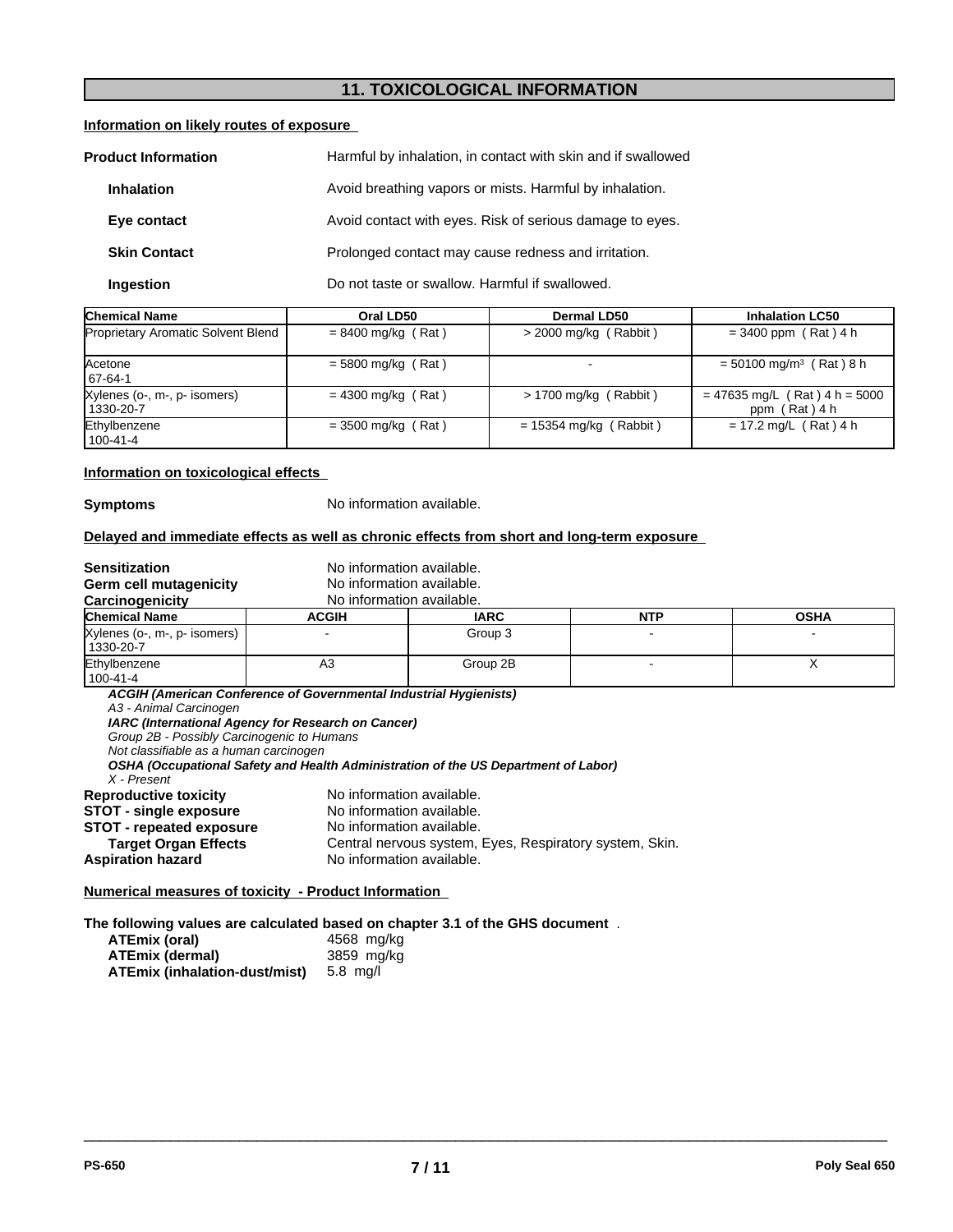# **12. ECOLOGICAL INFORMATION**

## **Ecotoxicity**

| <b>Chemical Name</b>               | Algae/aquatic plants             | Fish                                | <b>Crustacea</b>                   |
|------------------------------------|----------------------------------|-------------------------------------|------------------------------------|
| Proprietary Aromatic Solvent Blend |                                  | 9.22: 96 h Oncorhynchus mykiss      | 6.14: 48 h Daphnia magna mg/L      |
|                                    |                                  | mg/L LC50                           | EC <sub>50</sub>                   |
| Acetone                            |                                  | 4.74 - 6.33: 96 h Oncorhynchus      | 10294 - 17704: 48 h Daphnia        |
| 67-64-1                            |                                  | mykiss mL/L LC50 8300: 96 h         | magna mg/L EC50 Static 12600 -     |
|                                    |                                  | Lepomis macrochirus mg/L LC50       | 12700: 48 h Daphnia magna mg/L     |
|                                    |                                  | 6210 - 8120: 96 h Pimephales        | EC <sub>50</sub>                   |
|                                    |                                  | promelas mg/L LC50 static           |                                    |
| Xylenes (o-, m-, p- isomers)       |                                  | 13.4: 96 h Pimephales promelas      | 3.82: 48 h water flea mg/L EC50    |
| 1330-20-7                          |                                  | mg/L LC50 flow-through 2.661 -      | 0.6: 48 h Gammarus lacustris mg/L  |
|                                    |                                  | 4.093: 96 h Oncorhynchus mykiss     | <b>LC50</b>                        |
|                                    |                                  | mg/L LC50 static 13.5 - 17.3: 96 h  |                                    |
|                                    |                                  | Oncorhynchus mykiss mg/L LC50       |                                    |
|                                    |                                  | 780: 96 h Cyprinus carpio mg/L      |                                    |
|                                    |                                  | C50 semi-static 780: 96 h Cyprinus  |                                    |
|                                    |                                  | carpio mg/L LC50 13.1 - 16.5: 96 h  |                                    |
|                                    |                                  | Lepomis macrochirus mg/L LC50       |                                    |
|                                    |                                  | flow-through 19: 96 h Lepomis       |                                    |
|                                    |                                  | macrochirus mg/L LC50 7.711 -       |                                    |
|                                    |                                  | 9.591: 96 h Lepomis macrochirus     |                                    |
|                                    |                                  | mg/L LC50 static 23.53 - 29.97: 96  |                                    |
|                                    |                                  | h Pimephales promelas mg/L LC50     |                                    |
|                                    |                                  | static 30.26 - 40.75: 96 h Poecilia |                                    |
|                                    |                                  | reticulata mg/L LC50 static         |                                    |
| Ethylbenzene                       | 4.6: 72 h Pseudokirchneriella    | 11.0 - 18.0: 96 h Oncorhynchus      | 1.8 - 2.4: 48 h Daphnia magna mg/L |
| $100 - 41 - 4$                     | subcapitata mg/L EC50 438: 96 h  | mykiss mg/L LC50 static 4.2: 96 h   | EC50                               |
|                                    | Pseudokirchneriella subcapitata  | Oncorhynchus mykiss mg/L LC50       |                                    |
|                                    | mg/L EC50 2.6 - 11.3: 72 h       | semi-static 7.55 - 11: 96 h         |                                    |
|                                    | Pseudokirchneriella subcapitata  | Pimephales promelas mg/L LC50       |                                    |
|                                    | mg/L EC50 static 1.7 - 7.6: 96 h | flow-through 32: 96 h Lepomis       |                                    |
|                                    | Pseudokirchneriella subcapitata  | macrochirus mg/L LC50 static 9.1 -  |                                    |
|                                    | mg/L EC50 static                 | 15.6: 96 h Pimephales promelas      |                                    |
|                                    |                                  | mg/L LC50 static 9.6: 96 h Poecilia |                                    |
|                                    |                                  | reticulata mg/L LC50 static         |                                    |

#### **Persistence and degradability**

No information available.

### **Bioaccumulation**

No information available.

| <b>Chemical Name</b>                      | <b>Partition coefficient</b> |
|-------------------------------------------|------------------------------|
| Acetone<br>67-64-1                        | $-0.24$                      |
| Xylenes (o-, m-, p- isomers)<br>1330-20-7 | $2.77 - 3.15$                |
| Ethylbenzene<br>$100 - 41 - 4$            | 3.118                        |

 $\overline{\phantom{a}}$  ,  $\overline{\phantom{a}}$  ,  $\overline{\phantom{a}}$  ,  $\overline{\phantom{a}}$  ,  $\overline{\phantom{a}}$  ,  $\overline{\phantom{a}}$  ,  $\overline{\phantom{a}}$  ,  $\overline{\phantom{a}}$  ,  $\overline{\phantom{a}}$  ,  $\overline{\phantom{a}}$  ,  $\overline{\phantom{a}}$  ,  $\overline{\phantom{a}}$  ,  $\overline{\phantom{a}}$  ,  $\overline{\phantom{a}}$  ,  $\overline{\phantom{a}}$  ,  $\overline{\phantom{a}}$ 

**Other adverse effects** No information available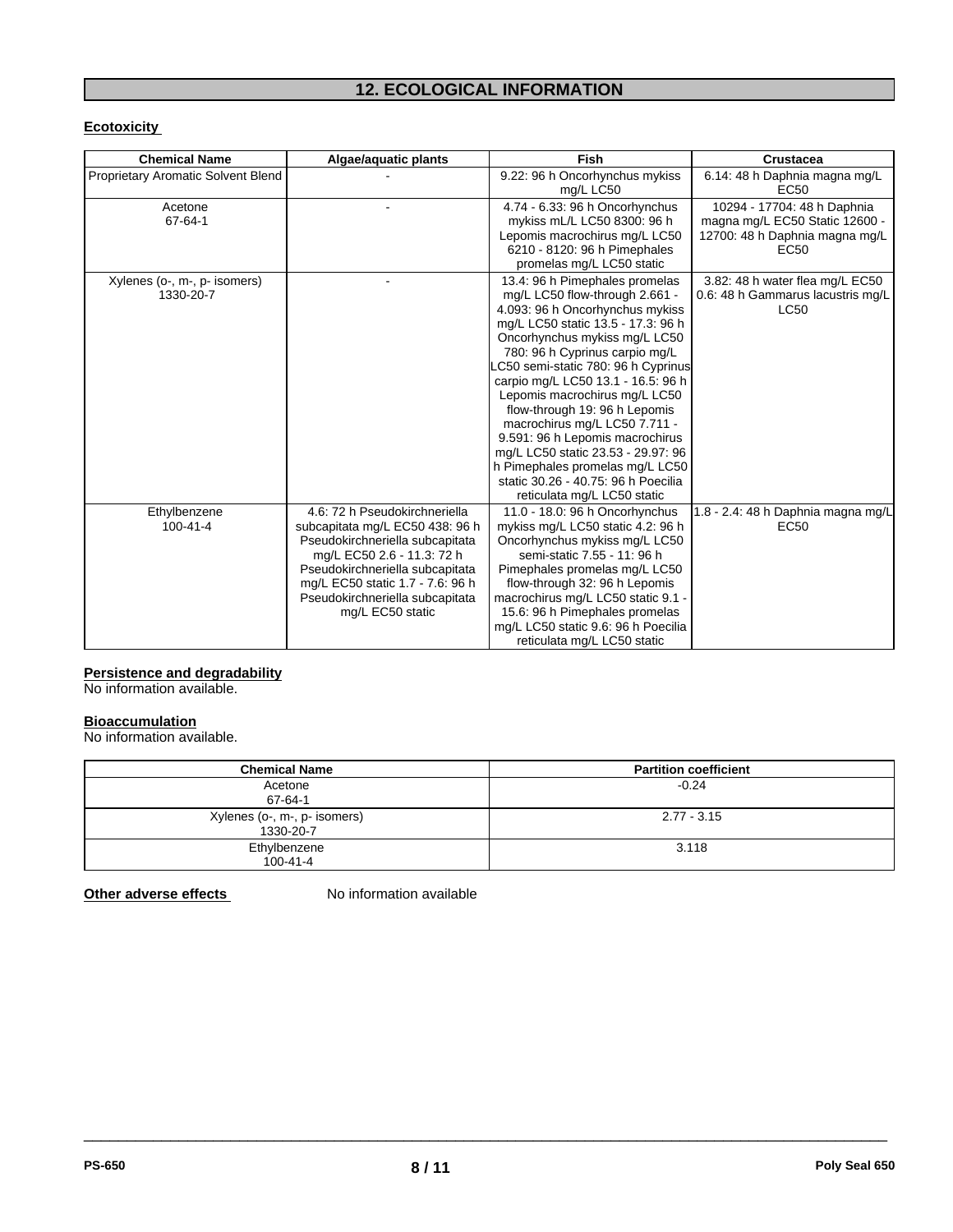# **13. DISPOSAL CONSIDERATIONS**

**Waste treatment methods**

**Disposal of wastes** Disposal should be in accordance with applicable regional, national and local laws and regulations.

**Contaminated packaging** Do not reuse container.

**US EPA Waste Number** D001 U002 U239

| <b>Chemical Name</b>                        | <b>RCRA</b> | <b>RCRA - Basis for Listing 1</b> | <b>RCRA - D Series Wastes</b> I | <b>RCRA - U Series Wastes</b> |
|---------------------------------------------|-------------|-----------------------------------|---------------------------------|-------------------------------|
| Acetone<br>67-64-1                          |             | Included in waste stream:<br>F039 |                                 | U002                          |
| Xylenes (o-, m-, p- isomers)  <br>1330-20-7 |             | Included in waste stream:<br>F039 |                                 | U239                          |
| Ethylbenzene<br>$100 - 41 - 4$              |             | Included in waste stream:<br>F039 |                                 |                               |

| <b>Chemical Name</b>         | California Hazardous Waste Status |
|------------------------------|-----------------------------------|
| Acetone<br>67-64-1           | Ignitable                         |
| Xylenes (o-, m-, p- isomers) | Toxic                             |
| 1330-20-7                    | Ignitable                         |
| Ethylbenzene                 | Toxic                             |
| $100 - 41 - 4$               | Ignitable                         |

# **14. TRANSPORT INFORMATION**

## **DOT**

| UN/ID no.                       | UN 1263                       |
|---------------------------------|-------------------------------|
| Proper shipping name            | <b>Paint Related Material</b> |
| <b>Hazard Class</b>             | 3                             |
| <b>Packing Group</b>            | Ш                             |
| <b>Emergency Response Guide</b> | 128                           |
| <b>Number</b>                   |                               |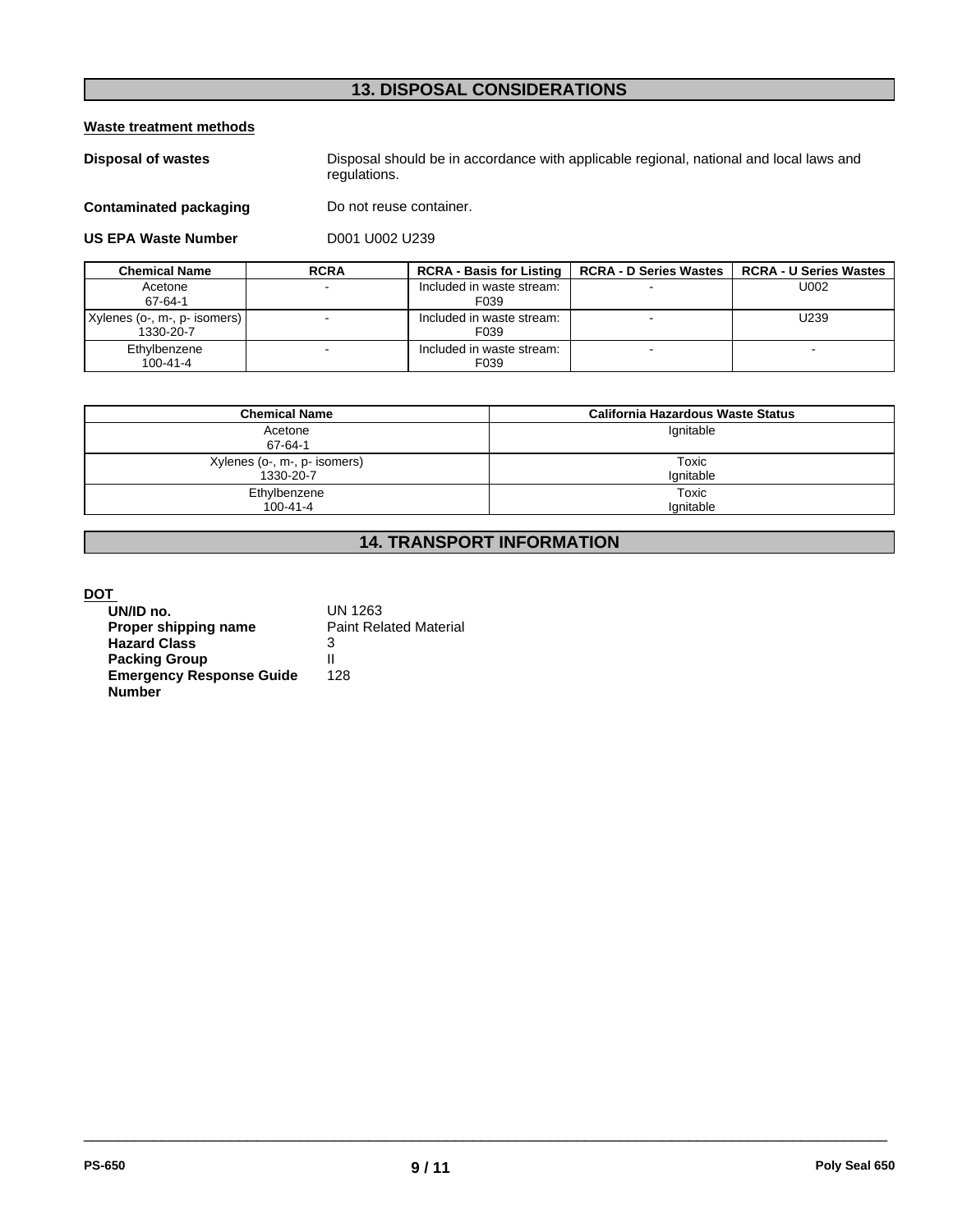## **International Inventories**<br> **TSCA** Complies **TSCA** Complies

| 1997                 | <b>UUIIPIIUU</b> |  |
|----------------------|------------------|--|
| <b>DSL/NDSL</b>      | Complies         |  |
| <b>EINECS/ELINCS</b> | Does not comply  |  |
| ENCS                 | Complies         |  |
| <b>IECSC</b>         | Complies         |  |
| KECL                 | Complies         |  |
| <b>PICCS</b>         | Complies         |  |
| AICS                 | Complies         |  |
|                      |                  |  |

#### **Legend:**

**TSCA** - United States Toxic Substances Control Act Section 8(b) Inventory **DSL/NDSL** - Canadian Domestic Substances List/Non-Domestic Substances List **EINECS/ELINCS** - European Inventory of Existing Chemical Substances/European List of Notified Chemical Substances **ENCS** - Japan Existing and New Chemical Substances **IECSC** - China Inventory of Existing Chemical Substances **KECL** - Korean Existing and Evaluated Chemical Substances

**PICCS** - Philippines Inventory of Chemicals and Chemical Substances **AICS** - Australian Inventory of Chemical Substances

#### **US Federal Regulations**

#### **SARA 313**

Section 313 of Title III of the Superfund Amendments and Reauthorization Act of 1986 (SARA). This product contains a chemical or chemicals which are subject to the reporting requirements of the Act and Title 40 of the Code of Federal Regulations, Part 372

| <b>Chemical Name</b>                     | <b>SARA 313 - Threshold Values %</b> |  |
|------------------------------------------|--------------------------------------|--|
| Xylenes (o-, m-, p- isomers) - 1330-20-7 | 1.0                                  |  |
| Ethylbenzene - 100-41-4                  | 0.1                                  |  |
| <b>SARA 311/312 Hazard Categories</b>    |                                      |  |
| Acute health hazard                      | No                                   |  |
| <b>Chronic Health Hazard</b>             | No                                   |  |
| Fire hazard                              | No                                   |  |
| Sudden release of pressure hazard        | No                                   |  |
| <b>Reactive Hazard</b>                   | No                                   |  |

#### **CWA (Clean Water Act)**

| <b>Chemical Name</b>                        | <b>CWA - Reportable</b><br><b>Quantities</b> | <b>CWA - Toxic Pollutants</b> | <b>CWA - Priority Pollutants</b> | <b>CWA - Hazardous</b><br><b>Substances</b> |
|---------------------------------------------|----------------------------------------------|-------------------------------|----------------------------------|---------------------------------------------|
| Xylenes (o-, m-, p- isomers)  <br>1330-20-7 | 100 lb                                       |                               | $\overline{\phantom{0}}$         |                                             |
| Ethylbenzene<br>$100 - 41 - 4$              | 1000 lb                                      |                               |                                  |                                             |
| $\cdots$                                    |                                              |                               |                                  |                                             |

#### **CERCLA**

| <b>Chemical Name</b>                      | <b>Hazardous Substances RQs</b> | <b>CERCLA/SARA RQ</b> | <b>Reportable Quantity (RQ)</b>            |
|-------------------------------------------|---------------------------------|-----------------------|--------------------------------------------|
| Acetone<br>67-64-1                        | 5000 lb                         |                       | RQ 5000 lb final RQ<br>RQ 2270 kg final RQ |
| Xylenes (o-, m-, p- isomers)<br>1330-20-7 | 100 <sub>lb</sub>               |                       | RQ 100 lb final RQ<br>RQ 45.4 kg final RQ  |
| Ethylbenzene<br>100-41-4                  | 1000 lb                         |                       | RQ 1000 lb final RQ<br>RQ 454 kg final RQ  |

## **US State Regulations**

#### **California Proposition 65**

This product contains the following Proposition 65 chemicals

| <b>Chemical Name</b>                                 | California<br><b>Proposition 65</b> |
|------------------------------------------------------|-------------------------------------|
| $\overline{\phantom{a}}$<br>100-41-4<br>Ethvibenzene | ≿arcınoɑen<br>ווס                   |